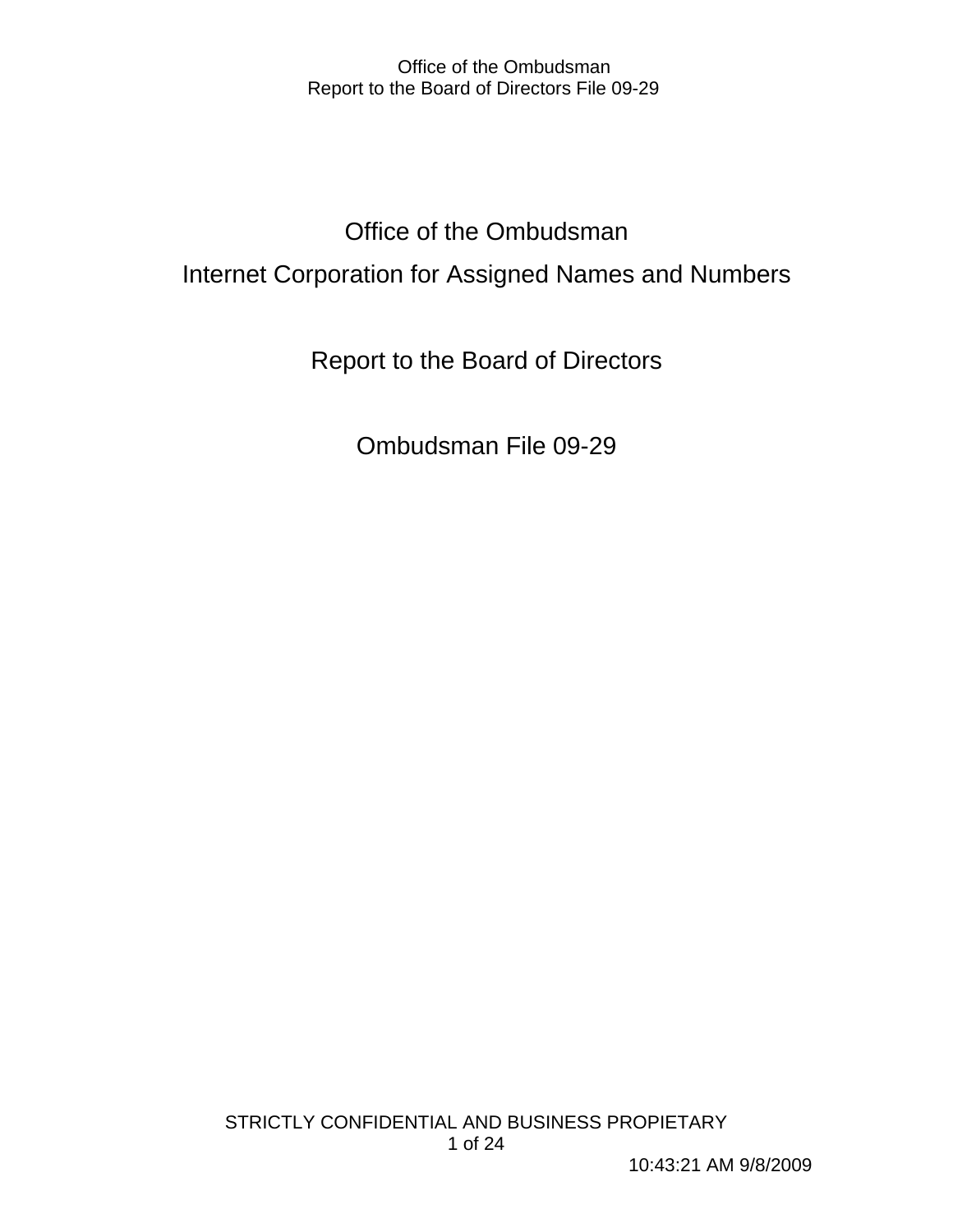From the ICANN Ombudsman Framework:

## **Confidentiality**

All matters brought before the Ombudsman shall be treated as confidential. The Ombudsman shall only make enquiries or advise staff and Board members at ICANN of the existence and identity of a complainant in order to further the resolution of the complaint. ICANN staff and Board members are to hold the existence of a complaint and the identity of a complaint as confidential, except to further the resolution of a complaint.

This report shall not be further released by any party receiving the report without the consent of the Office of the Ombudsman.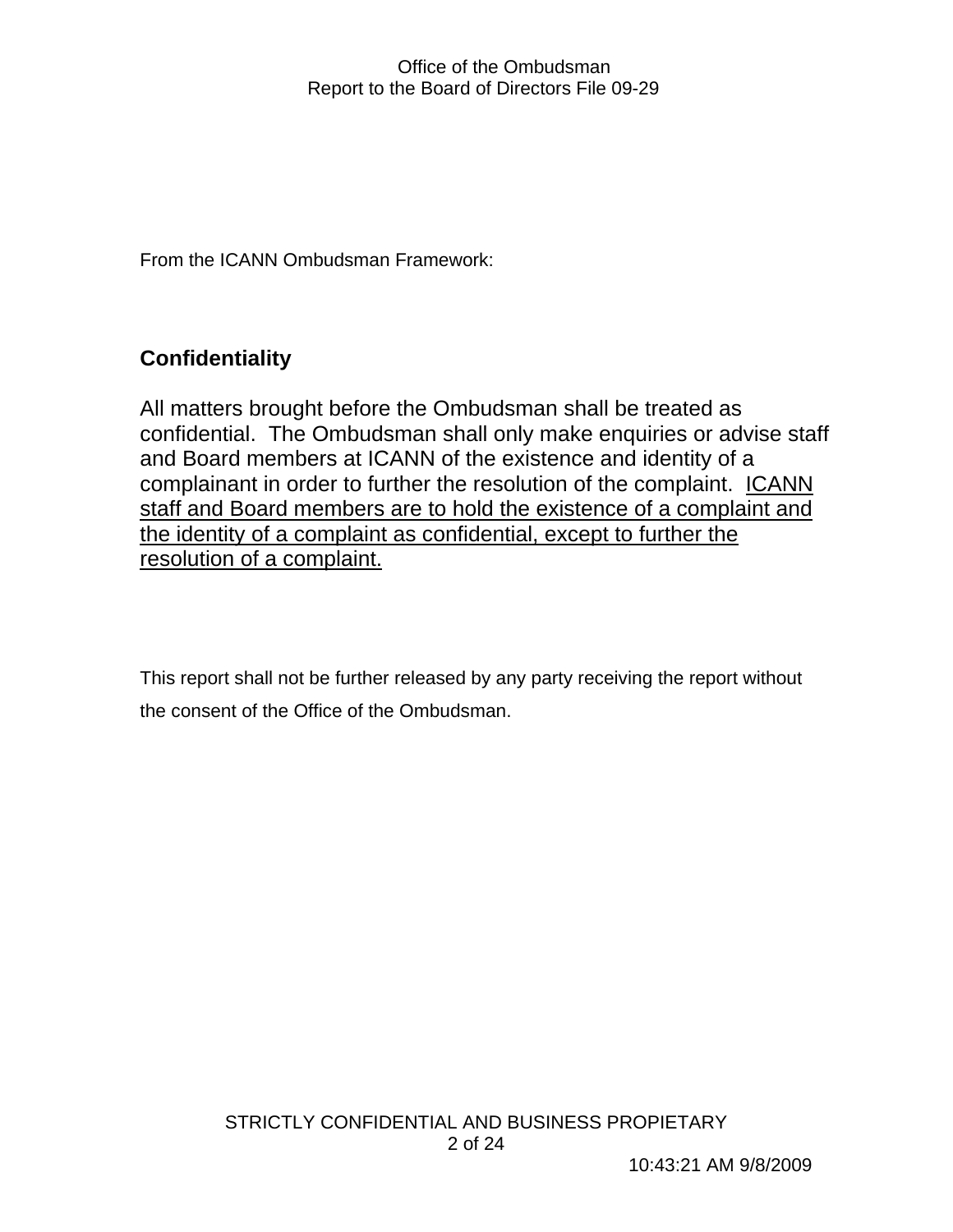## Introduction

ICANN Bylaw V, Article 2 states:

"The Ombudsman shall serve as an objective advocate for fairness and shall seek to evaluate and where possible resolve complaints about unfair or inappropriate treatment by ICANN staff, the Board, or ICANN constituent bodies, clarifying the issues and using conflict resolution tools such a negotiation, facilitation, and "shuttle diplomacy" to achieve these results."

The Ombudsman Framework contains the following provisions:

"Where, in the conduct of an investigation of a complaint, the Ombudsman forms an opinion that there has been a serious breach of administrative fairness, or maladministration, the Ombudsman shall notify the Board of Directors of the circumstances (see key principles regarding administrative fairness in the "Code of Administrative Justice 2003" Ombudsman British Columbia)."

"Should the Ombudsman begin an "own initiative" complaint, the Ombudsman will advise either the Chairman, Chief Executive Officer, or Corporate Secretary of the existence of the complaint."

"The Ombudsman shall be specifically authorized to make such reports to the Board as he or she deems appropriate with respect to any particular matter and its resolution or the inability to resolve it. Absent a determination by the Ombudsman, in his or her sole discretion, that it would be inappropriate, such reports shall be posted on the Website."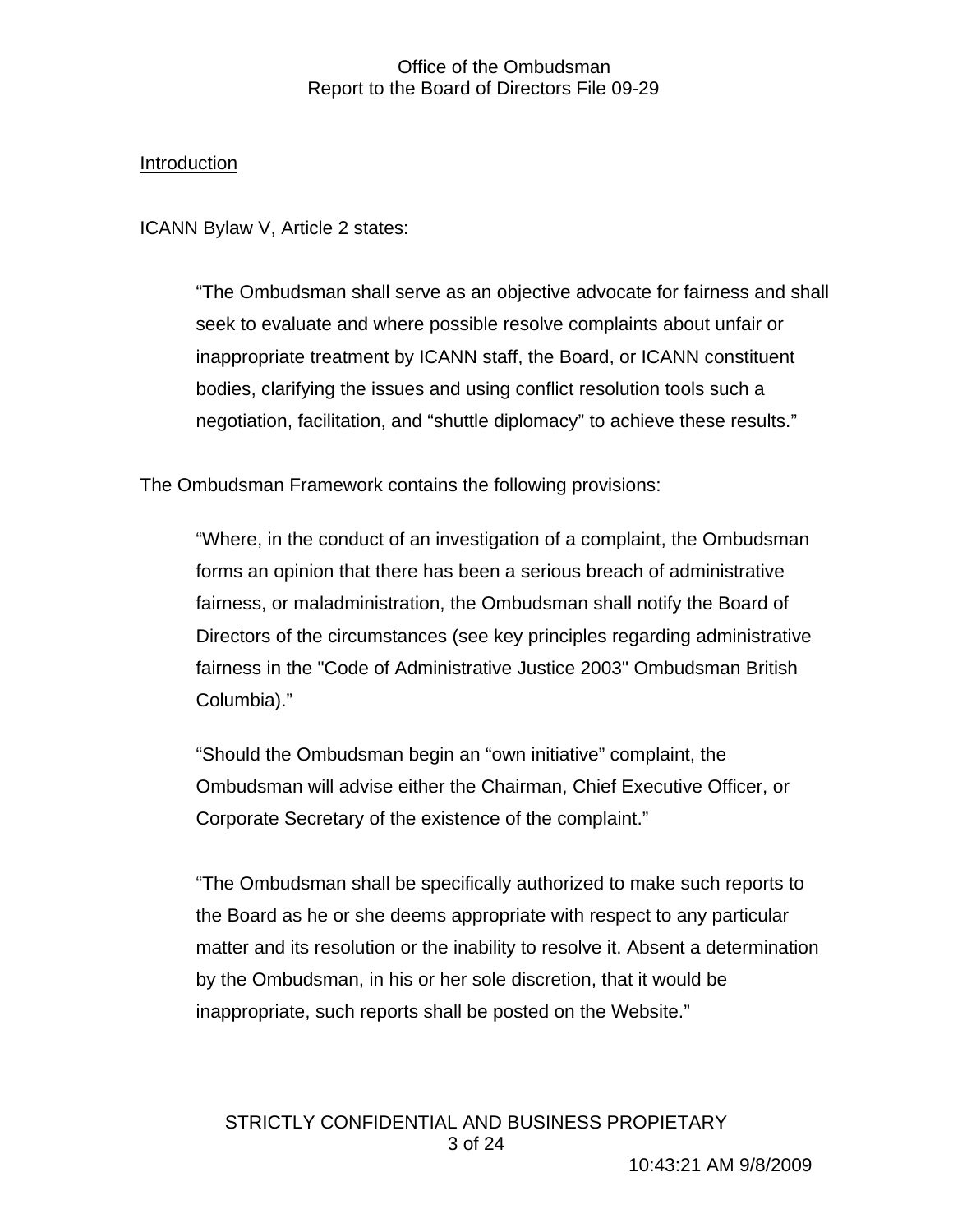#### Scenario

On April 21, 2009, the Office of the Ombudsman has received a complaint from a member of the Business Constituency (BC), a group which operates as a stakeholder body within the Generic Names Supporting Organization (GNSO). In a resolution of the ICANN Board of Directors (Resolution 7 of the March 6, 2009 Meeting – held at Mexico City) the Intellectual Property Constituency (IPC) was charged to commission a team of volunteers (The Implementation Recommendation Team or IRT) to develop and propose solutions to trademark protection issues related to the new Generic Top Level Domain processes.

The IPC was charged by the Board of Directors to assemble a team of 15 volunteers and to draft a report by April 24, 2009. The IPC attempted to attract members by emailing the GNSO Council list. The IPC was determined to appoint members who would provide as a wide variety of geographical, legal and business representation as possible. Fifteen members were appointed to the committee and a number of persons who had applied were not accommodated based on the principle of wide representation.

The BC member has made three specific complaints to the Office of the Ombudsman:

*1. That there was not a fair call for applications for candidates for the IRT. The complainant was unaware of the call for candidates and a candidate the* 

STRICTLY CONFIDENTIAL AND BUSINESS PROPIETARY 4 of 24

10:43:21 AM 9/8/2009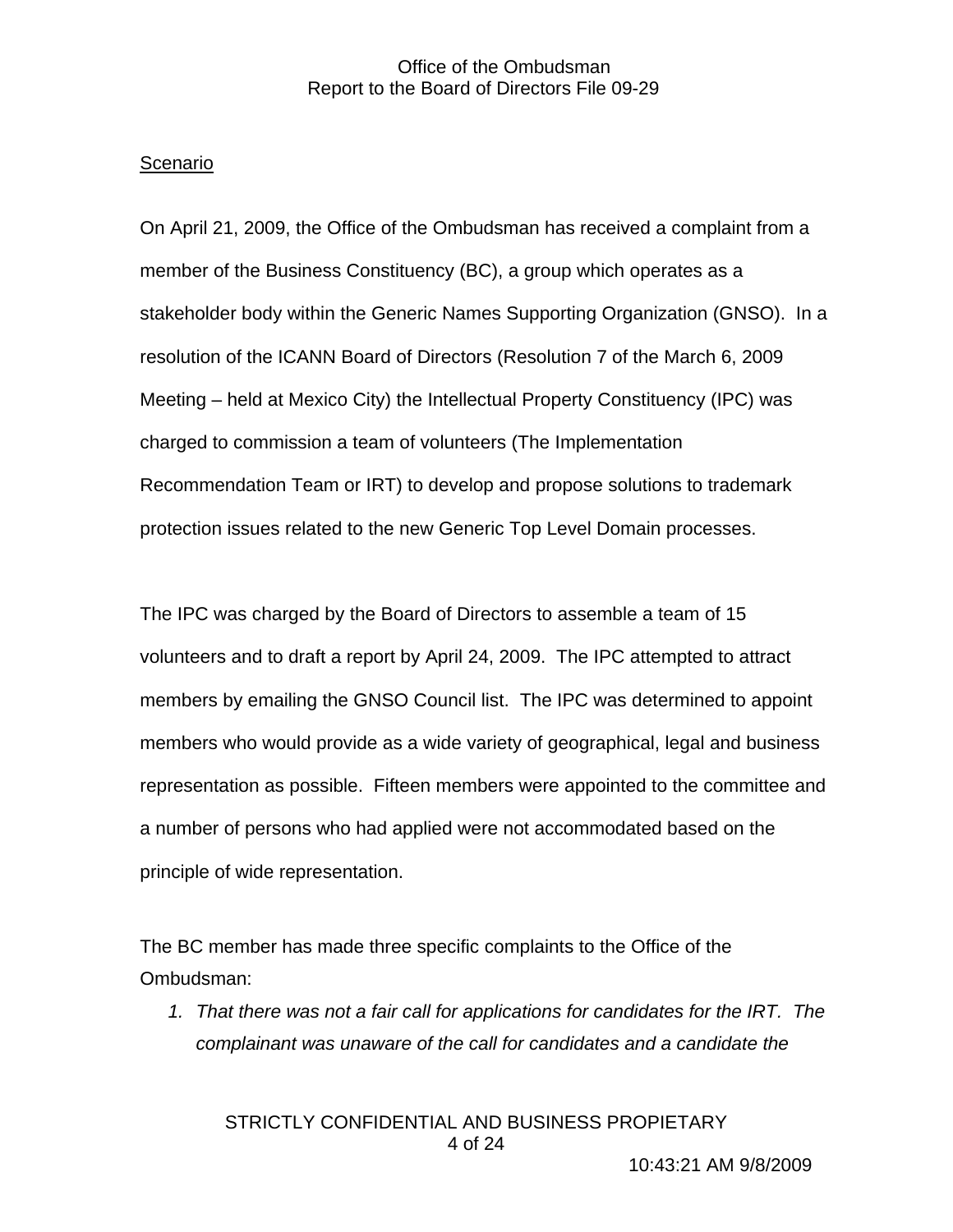*complainant had encouraged to participate as a volunteer to the team was not asked to serve on the IRT by the IPC;* 

- *2. That the IRT has not provided sufficient records of its meetings to be considered to have discharged its work in an open and transparent manner; and;*
- *3. That the IRT members have not provided sufficient conflict of interest disclosure to the community.*

On May 29, the Office of the Ombudsman provided an interim report of findings to the complainant indicating that all three complaints had been investigated, and were determined not to have been matters of unfair administrative practices (See Appendix 1). On June 14, the complainant responded with a lengthy letter, which in part stated:

## *There are two overarching problems with your response:*

- *1. It is inexcusably late. As four-time British Prime Minister Williams Gladstone observed, "Justice delayed is justice denied." It is difficult to understand why your investigation and resulting report consumed 6.5 weeks from the time of receipt of our complaint. You were well aware that the IRT was required to issue its Final report on May 24<sup>th</sup> (later extended by staff fiat to May 29<sup>th</sup>). Assuming your neutral objectivity at the inception of your inquiry, if our allegations were correct it was incumbent for your office to intervene while the IRT was still in operation and receiving ICANN staff and financial support. Your delay in reaching a final conclusion assured that the IRT would be undisturbed by any finding against its mode of operation had that been your conclusion.*
- 2. *It fails to even address the central foundation of our complaint that the IRT was a "constituent body" of ICANN and thereby bound to act in accordance with ICANN Bylaws. We believe that we put forth a persuasive case for that proposition in our original letter, yet your report sidesteps it completely. The*  STRICTLY CONFIDENTIAL AND BUSINESS PROPIETARY

5 of 24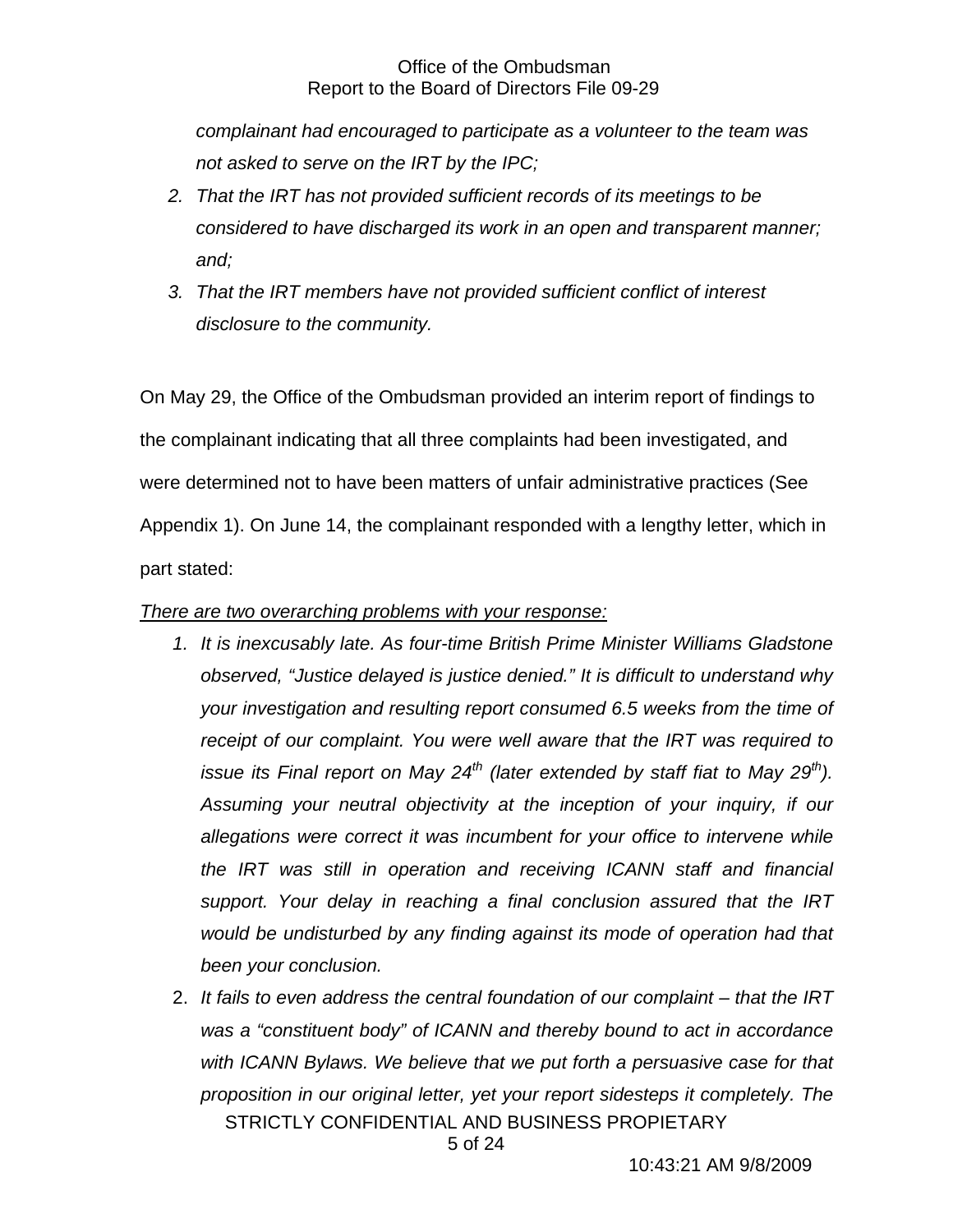*Bylaws require that "ICANN and its constituent bodies shall operate to the maximum extent feasible in an open and transparent manner and consistent with procedures designed to ensure fairness" – and we emphasize the requirement for conformance to "the maximum extent feasible" and not to the minimum amount excusable, which appears to have been the standard utilized by the IRT. Our belief that the IRT was a "constituent body" was*  further buttressed by the visual evidence of the letterhead on which our *invitation to present to its San Francisco meeting arrived – the ICANN name and logo next to "Implementation Recommendation Team", conveying the clear message that the IRT was an official entity within ICANN.* (See Appendix 2 for the complete letter)

On June 15, the Office of the Ombudsman replied to the complainant addressing these issues:

*You state that there are two over-arching problems with the draft report. First, you infer that the Office of the Ombudsman purposefully and improperly delayed the conclusion of our investigation and reporting to deny your organization administrative justice. I dismiss this suggestion out of hand as malicious and fallacious. The Office of the Ombudsman conducted a prompt and timely review of the matter, and was reliant on a fair internal process to investigate, interview, and consult with internally affected parties. Many of these parties are volunteers in the stakeholder process and it is appropriate to bear in mind their professional schedules.* 

*Your second over-arching issue is poorly founded. The Office of the Ombudsman has in no way implied that the Implementation Recommendation Team (IRT) was not an ICANN constituent body. If it had not been, the Office of the Ombudsman would have not had jurisdiction over your original complaint, and it would have been rejected by my Office in the first instance. If you believe that an ICANN body has not acted in accordance with the terms of the ICANN Bylaws the normal demand for redress would be*  STRICTLY CONFIDENTIAL AND BUSINESS PROPIETARY

6 of 24

10:43:21 AM 9/8/2009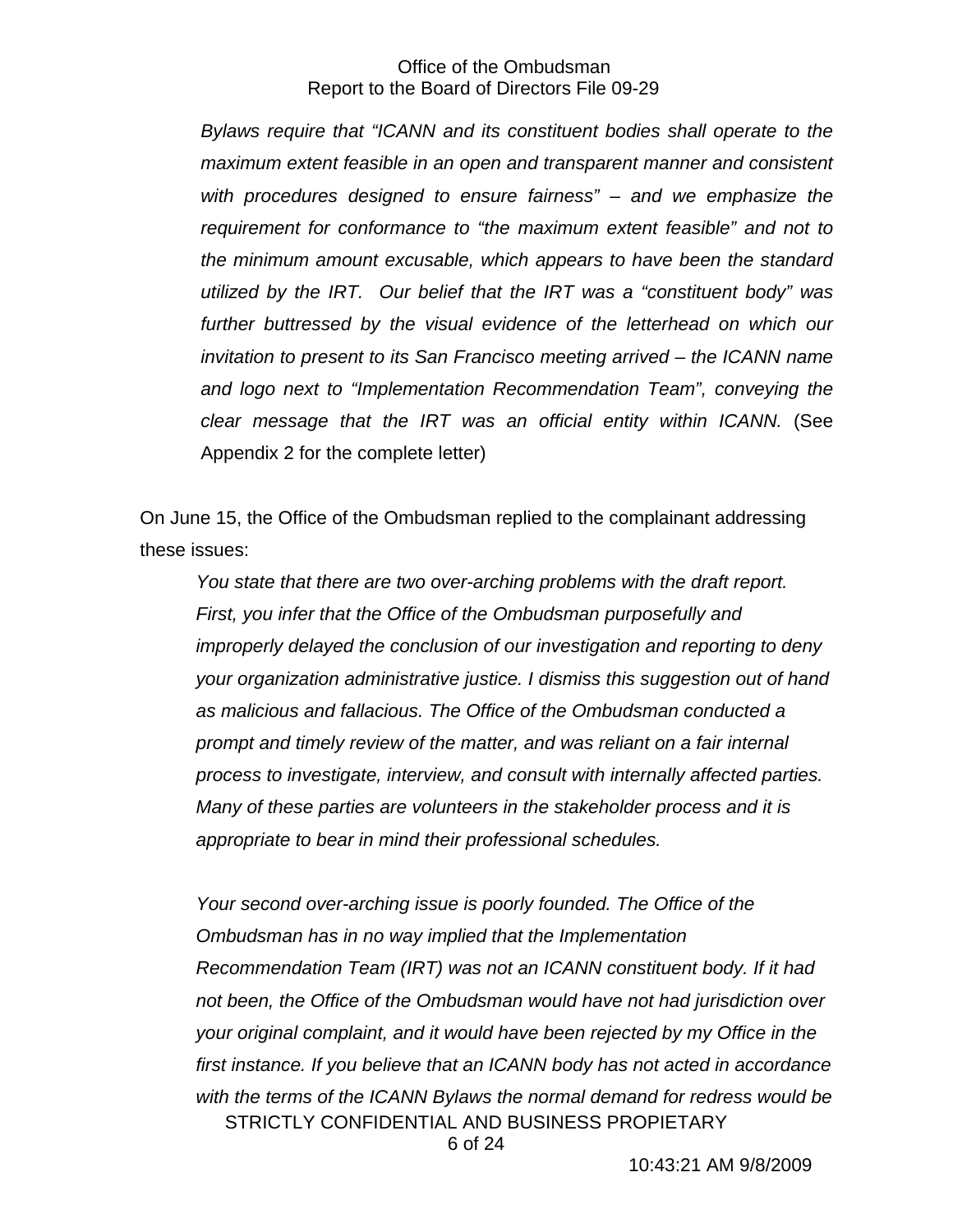*made to the Independent Review Panel should you be dissatisfied with the informal review undertaken by the Office of the Ombudsman.* 

*Based on the information presented in your letter I will make further enquiries about the manner in which the Business Constituency promulgated the announcement concerning the request for candidates. This will be conducted during the Sydney meeting, and I will report to the parties concerned shortly thereafter. Again, while it is regrettable that the () was not able to seat a candidate on the IRT, I presently find that there was adequate and fair information before the community to enable nominations to be made on a wide basis.* (See Appendix 3 for the complete response)

The Office of the Ombudsman has now concluded its enquiries with respect to the manner in which the BC informed its members about the opportunity to act as volunteers with the IRT.

## Systemic Issues

The Office of the Ombudsman has determined that the deadline for the receipt of applications for memberships on the IRT was noon (EDT) on Friday, March 13, 2009. The Office has further determined that executive members of the BC were in receipt of correspondence from the IPC asking for volunteers to self identify for membership on the IRT on March 11, 2009. There may have been a posting of this opportunity to the BC list, however, I am informed that the list was moderated at that time, and the opportunity was not posted prior to the March 13 deadline. On Thursday, March 19, a BC Councilor re-sent the information on self nomination to the BC, and this was promulgated to the BC membership.

## Analysis

During the course of my investigation I conducted a survey of all members of the BC to determine if they had been informed of the opportunity to self identify as a STRICTLY CONFIDENTIAL AND BUSINESS PROPIETARY 7 of 24

10:43:21 AM 9/8/2009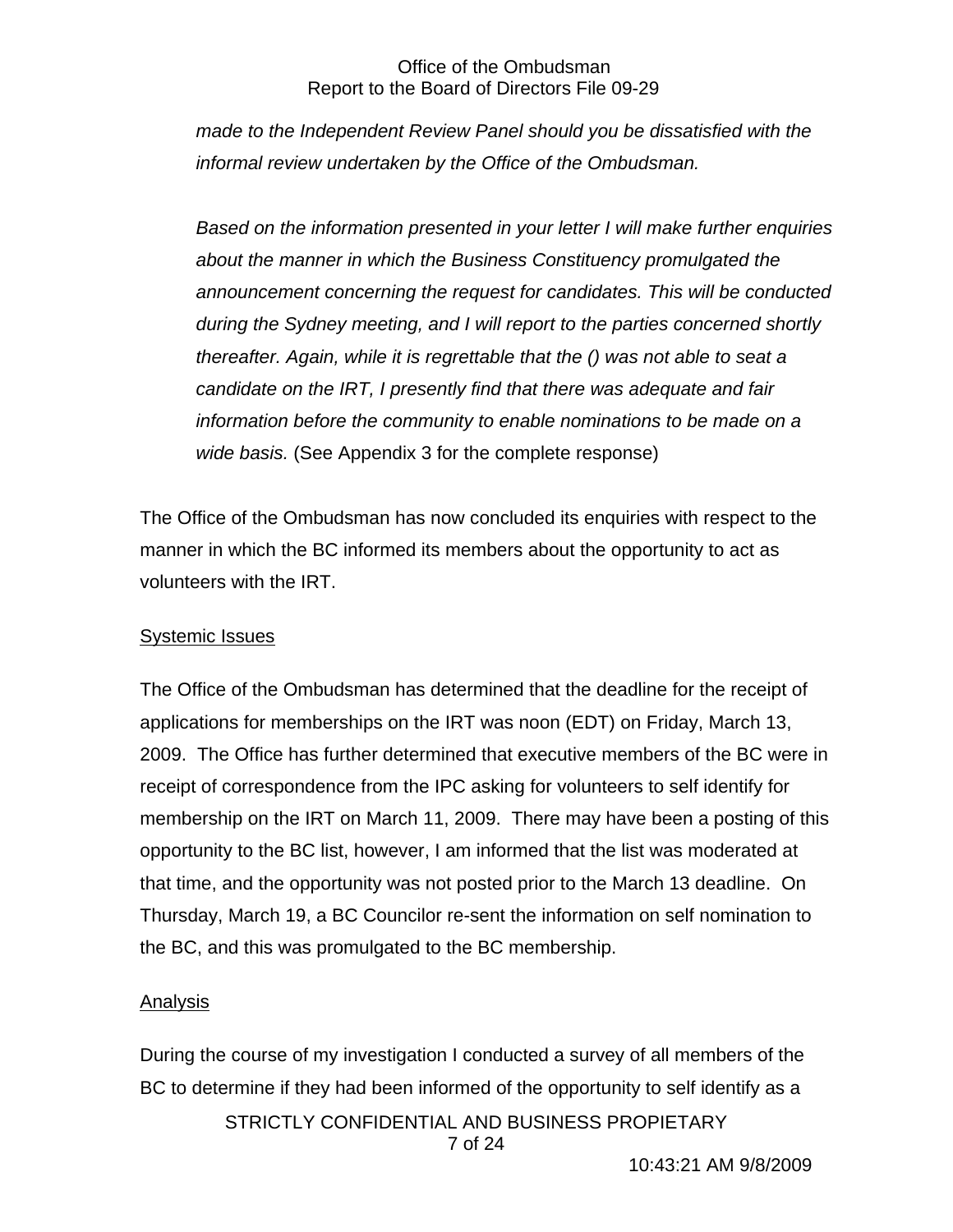volunteer to the IRT. There were two facts which emerge. First, there were a number of BC members who informed me that if they had had the opportunity, that they would have volunteered. Second, that only the BC Councilors and Secretariat were informed of the opportunity to volunteer.

At this stage of ICANN's development, as it strives to reach independence, I find it inconsistent that this opportunity would not have been shared with the widest group possible. During my survey of BC members, I received comments such as, "Ah, yes, the usual ICANN opaqueness and clubbiness, know it only too well;" and, "A few handpicked BC members obviously received personal invitations to be on the IRC." These comments from the wider BC membership indicate to the Office of the Ombudsman that there is a degree of frustration with the BC members, apart from the complainant, who may have wished to participate on the IRT.

I find that this is a systemic issue as it has broadly affected all members of the BC on these particular events.

## **Definitions**

The Code of Administrative Justice (2003)<sup>[1](#page-7-0)</sup> defines the following:

## **UNJUST**

To be just is to be impartial, equitable and fair and to make well-founded decisions. Being unjust has substantive as well as procedural aspects. The merits of a decision may be questionable or the process in arriving at a decision or act may be flawed and both circumstances may result in injustice. Conversely, valid claims may be unjustly dismissed for procedural or technical reasons.

Black's Law Dictionary defines unjust and just as:

<span id="page-7-0"></span> 1 Ombudsman of British Columbia, Public Report 42, March 2003 STRICTLY CONFIDENTIAL AND BUSINESS PROPIETARY 8 of 24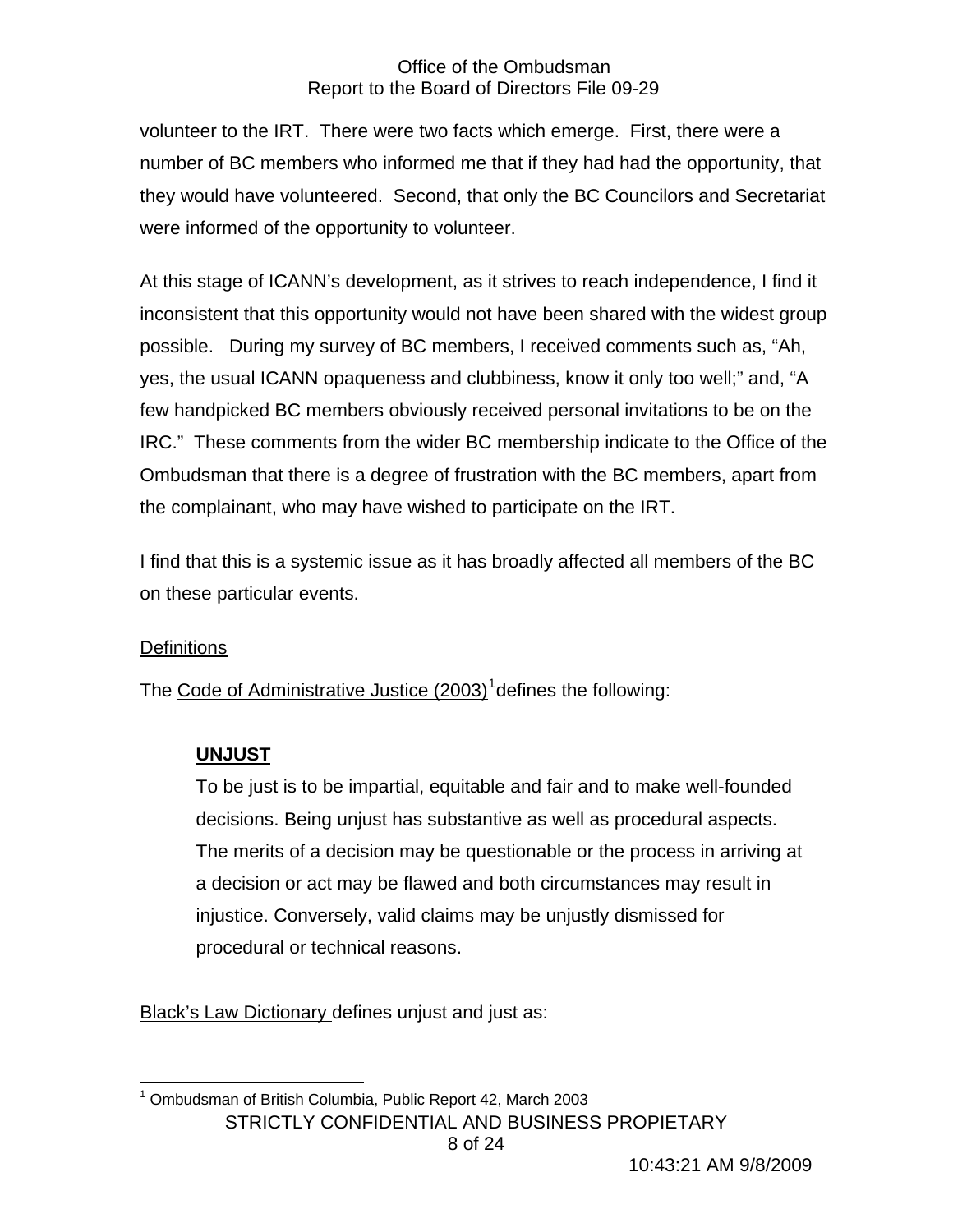**Unjust:** Contrary to right and justice or to the enjoyment of his rights by another, or to the standards of conduct furnished by the laws.

**Just:** Conforming to or consonant with what is legal or lawful; legally right; lawful. Correct, true, due, reasonable. In accordance with the law and justice.

## General Comments

The definitions above assist the Office of the Ombudsman in determining the basis of administrative fairness concerning this complaint. To be just, fair, and reasonable, in other words, to have provided an equitable opportunity for all member of the BC to have self nominated for membership of the IRT would have been the goal of this administrative activity. In this case I find that the members of the BC did not receive that opportunity to participate, and that this is an unfairness.

However, in this circumstance, I have reviewed the process used by the IPC to appoint members to the IRT and have formed the opinion that even if the complainant had been informed of the opportunity to participate on the IRT that their application would likely have been rejected due to the similarity of the complainant to other applications from the same nation, profession, and relative business interests. I do opine that other members of the BC who responded to my Office during the course of my investigation would likely have had a greater opportunity for selection as they represented a wider community.

Finally, I note that despite the finding that the lack of notice of the opportunity to participate for members of the BC was unjust, and therefore an administrative fairness, that at this point in time, I can find no meaningful redress for the complainant. The IRT has completed its work and submitted its report. There is not a further opportunity for BC members to participate in this activity.

> STRICTLY CONFIDENTIAL AND BUSINESS PROPIETARY 9 of 24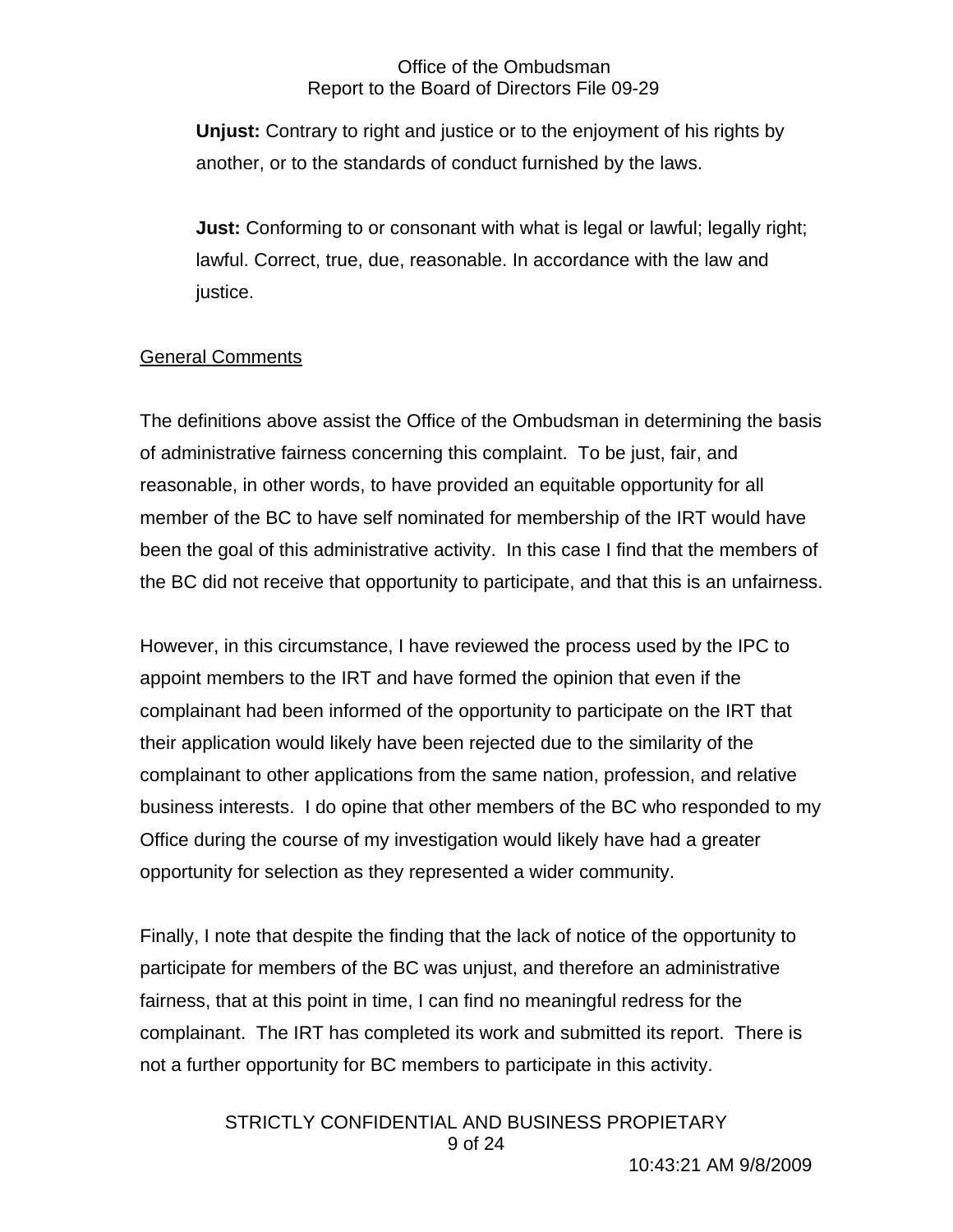I am also informed by a BC Councilor that there are changes in the manner in which the BC list is moderated, and that in the future, such delays in posting to the BC should be avoidable. Therefore, any recommendation I would make to improve that process has already taken place. I do note that the members of the BC retain the opportunity to debate the IRT report as part of the regular ICANN processes.

## **Conclusion**

I find in the events relating to this particular complaint that the members of the BC were systemically treated in an unfair manner by not being informed of the opportunity to self identify as potential members of the IRT.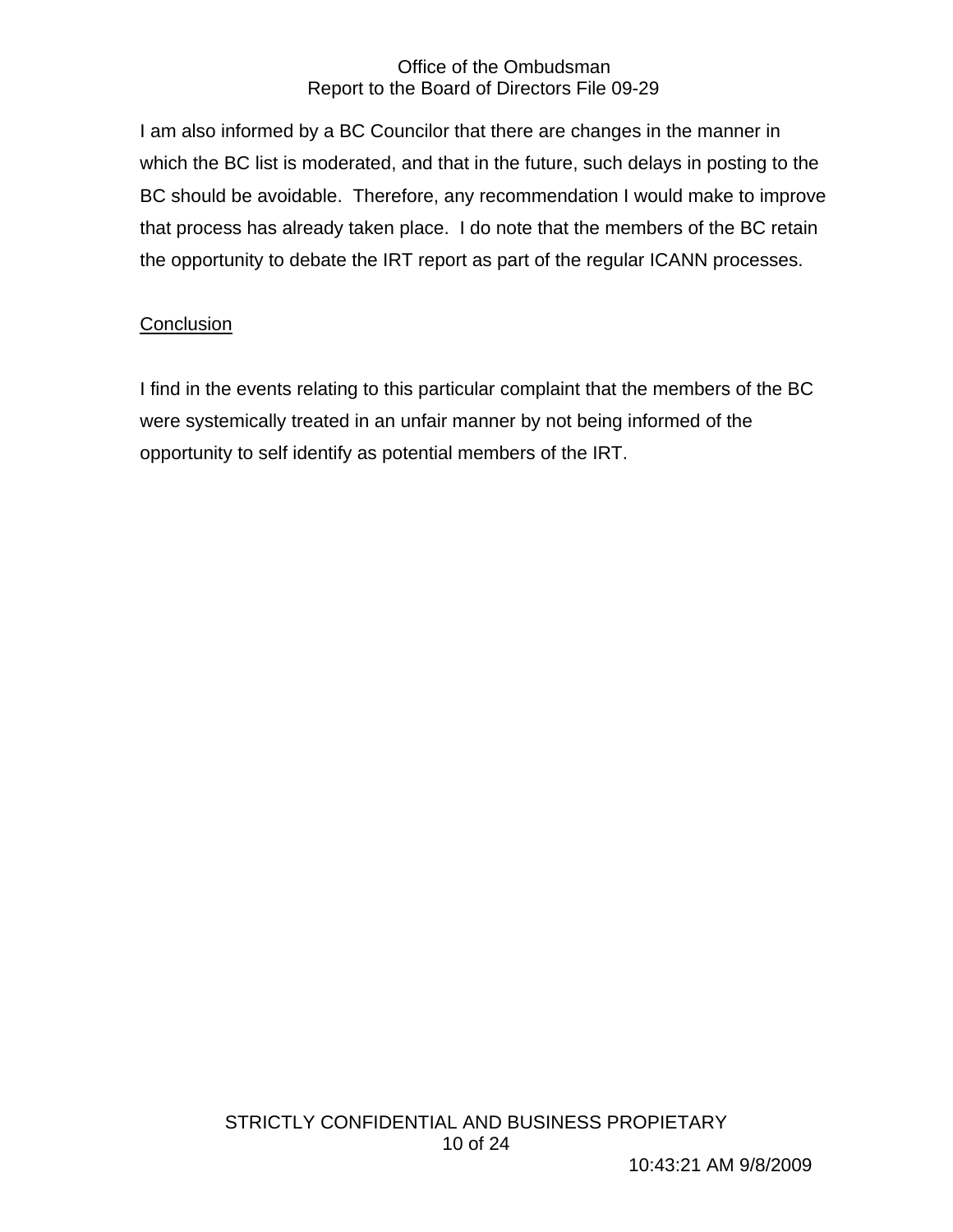## Appendix 1

## Interim Investigation Report to Complainant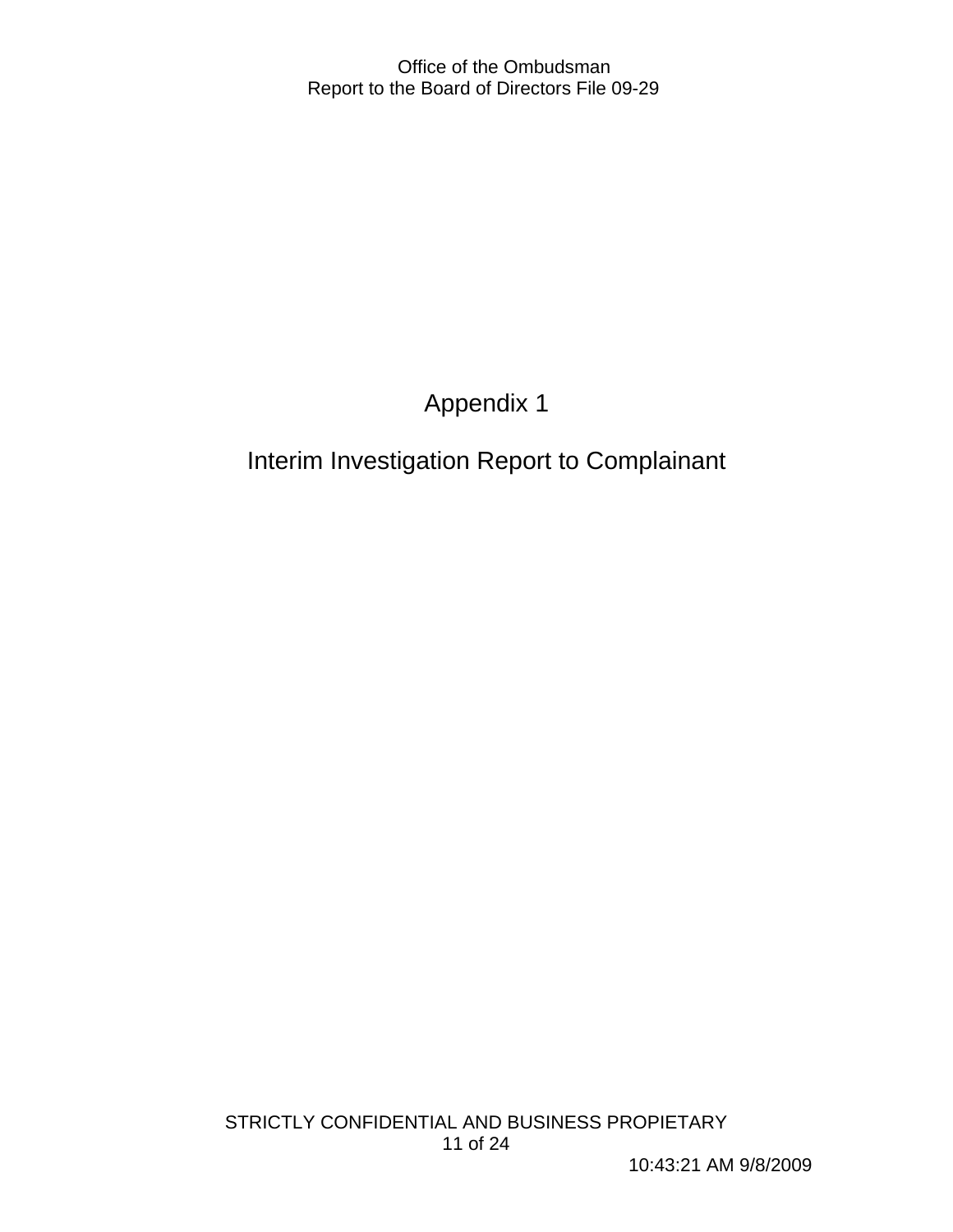Thank you for your recent set of correspondence, drawing to my attention a number of issues concerning the Implementation Recommendation Team (IRT). Please consider this to be my preliminary report into your complaints. Should you have any questions or concerns arising from this review, please do contact me. If your concerns are satisfied by this correspondence, I will close my file. As a courtesy to you, I will leave the file open until June 15<sup>th</sup> in order to provide adequate time for you to respond. Should you be attending the upcoming ICANN meeting at Sydney I would also be pleased to meet with you there to discuss any concerns you may have.

If I understand your complaints correctly, you have informed me of three concerns which relate to the administrative fairness in the formation and operation of the IRT. If these are not an accurate portrayal of your concerns, please do revert to me.

- 1. That there was not a fair call for applications for candidates for the IRT. You have complained that you were unaware of the call for candidates and a candidate you encouraged to participate was not asked to serve on the IRT;
- 2. That the IRT has not provided sufficient records of its meetings to be considered to have discharged its work in an open and transparent manner; and,
- 3. That the IRT members have not provided sufficient conflict of interest disclosure to the community.

I propose to evaluate your concerns on a one by one basis.

First, from your May  $8<sup>th</sup>$  correspondence it appears that you have concerns that you were not given a fair opportunity to either participate in the IRT as a member, or to encourage others to do so.

I have verified the traffic on the GNSO listserv; verified the content of the ICANN website and news releases; and have had discussions with the President of the Intellectual Property Constituency (IPC) to determine what steps were taken to advise community members of the opportunity to serve as a member of the IRT. My investigation leads me to believe that there was an announcement of the call for candidates on the GNSO list<sup>[2](#page-11-0)</sup>; that the call was included in the ICANN Newsletter<sup>[3](#page-11-1)</sup> and on the ICANN website $4$ .

I am informed by the IPC President that all GNSO constituencies and ICANN supporting organizations were informed of the call for candidates. While it is regrettable that you did not learn of the call for candidates until the last minute, I can find no evidence that ICANN acted in any way to prevent you or any

 $\overline{a}$ 

<span id="page-11-0"></span><sup>&</sup>lt;sup>2</sup> http://gnso.icann.org/mailing-lists/archives/council/msg06420.html

<sup>&</sup>lt;sup>3</sup> http://www.icann.org/en/newsletter/archive/newsletter-20090306.htm

<span id="page-11-2"></span><span id="page-11-1"></span><sup>4</sup> http://www.icann.org/en/announcements/announcement-6-06mar09-en.htm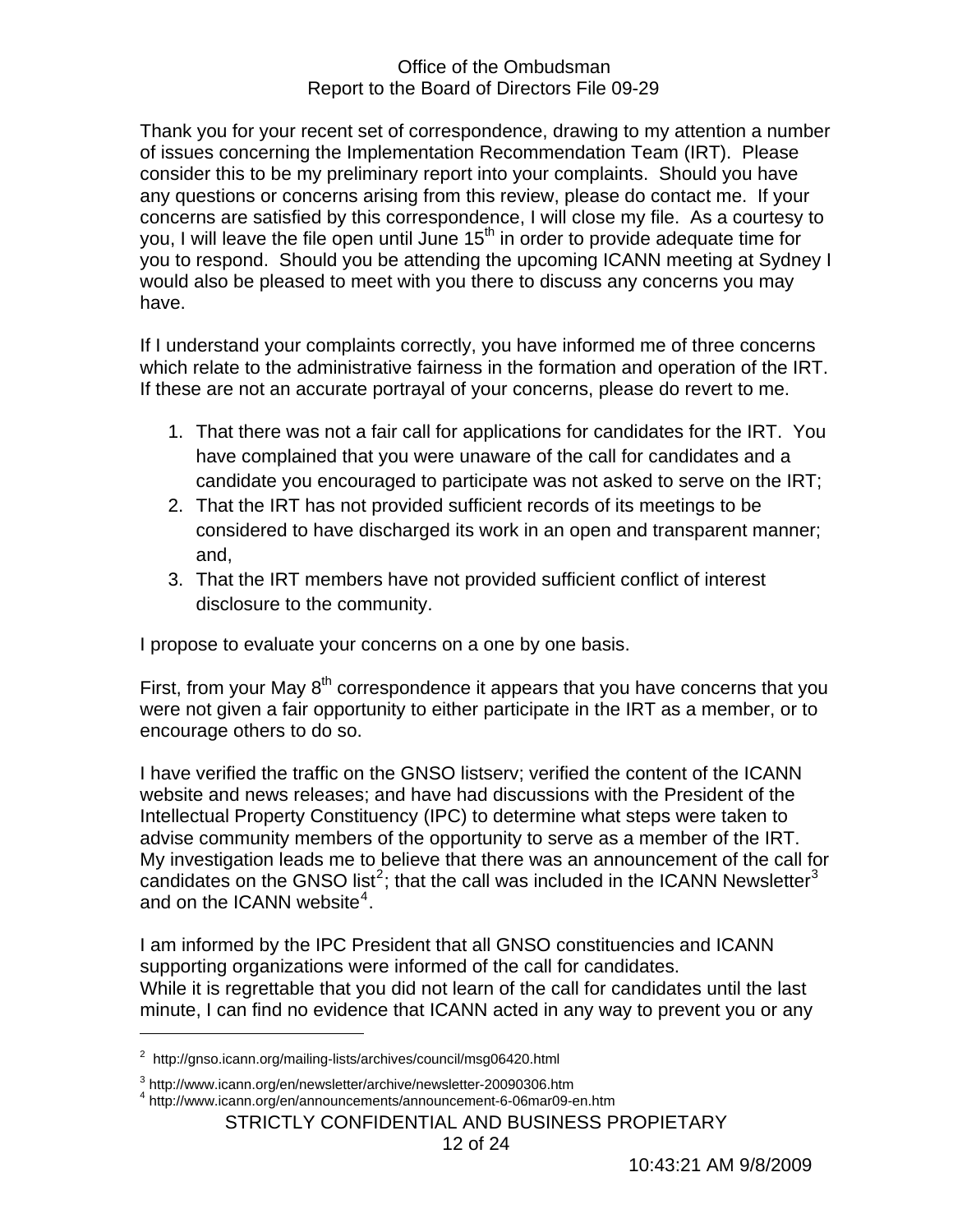other person from learning of the call for candidates. As well, the evidence that I have before me indicates that those community members selecting IRT candidates did so with a view to ensure a variety of values and perspectives in the discussions, and also a fair geographic distribution of the membership.

I am further informed that the IPC, when forming the IRT membership had received more applications from candidates than could reasonably be selected to for a working team of 15 people, as was the direction from the Board. It appears that unsuccessful applicants were not selected to ensure a wide representation of view, and geographic location. I also understand that you were invited by the IRT to and did make a presentation to the IRT at its meeting in San Francisco. Based on the above, I can find no evidence that the opportunity to serve as a member of the IRT was either unfairly administered, or that the general make-up of the members was unfair to those who were not selected.

Second, your April 21 letter makes two specific recommendations for my Office to consider, the first of which deals with openness and transparency. Your citation and analysis of ICANN Bylaw requirements for open and transparent operations is noted.

In my analysis of your complaint I have looked at general principles of Access to Information; and have also compared the operations of the IRT with other ICANN bodies. It seems to be a generally accepted standard in the public domain that certain discussions can be held by participants without having to provide verbatim reports. While ICANN strives for openness and transparency, there are times when it reports on its discussions by way of minutes, as opposed to full verbatim reports.

Certainly the ICANN Board of Directors operates in the above described manner. Board meetings are portrayed to the community in the form of minutes, and not verbatim reports. I am also informed that other supporting structures hold in camera sessions when there is consensus to do so. I note that when it is decided to use minutes as opposed to verbatim recordings, that the minutes reflect this decision being made.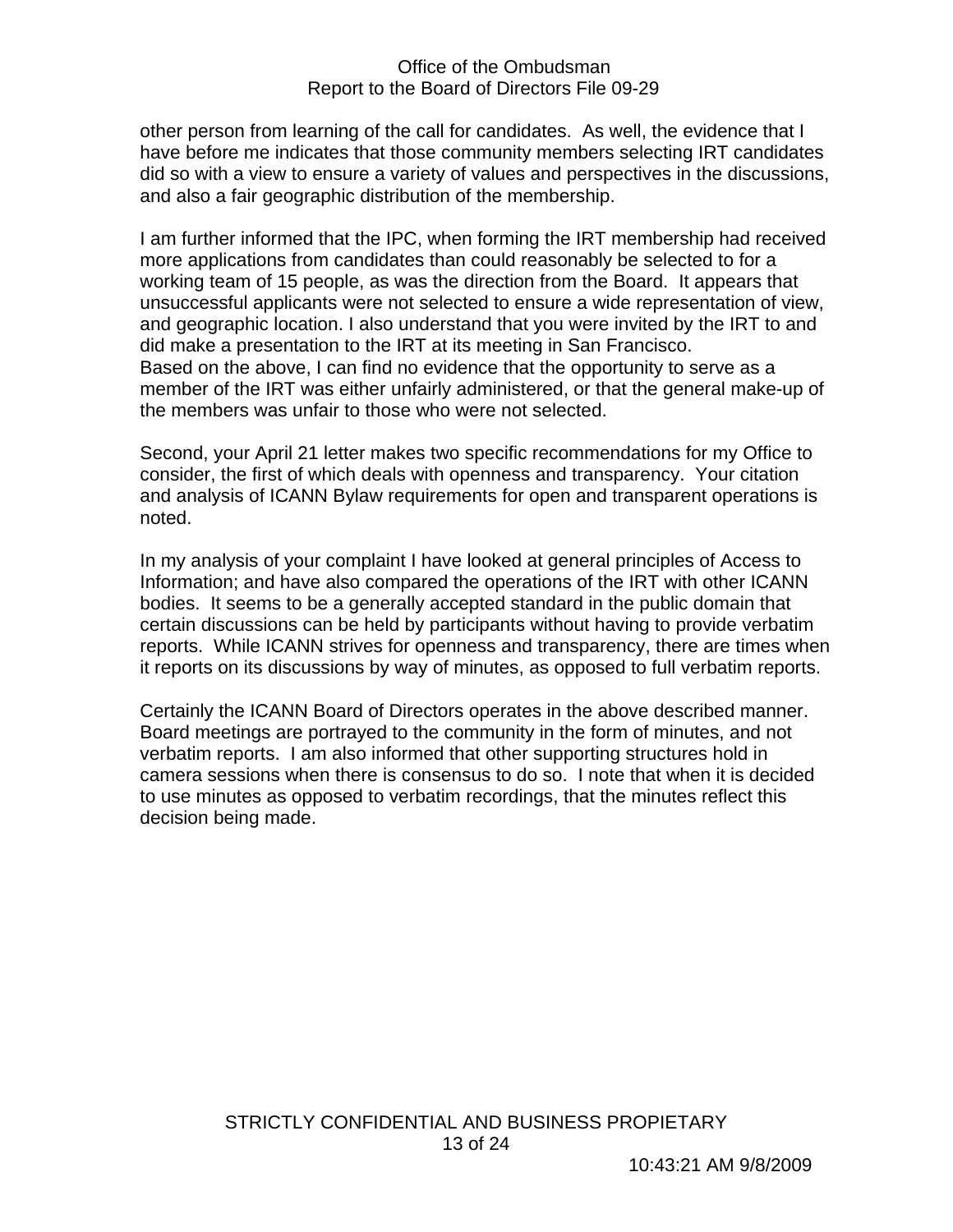The IRT minutes for its inaugural March 2[5](#page-13-0) meeting<sup>5</sup> contain the following at item

4: Reporting & Transparency – the call today was recorded since IRT operational protocols being decided on the call; minutes of this call and all meetings shall be posted on the wiki; many team members raised concerns about being able to participate fully and effectively if team work was fully public; agreed to closed mailing list, recordal of calls for IRT members only, no distribution of MP3, discussions to be confidential except general updates and ideas may be shared provided no attribution; issue of conflicts raised and agreed participants shall submit statements of interest.

It is my understanding that appropriate minutes have been recorded of all IRT meetings, that these minutes have been posted on the web for the benefit of the community, and that statements of interests are included in the IRT's final report. Based on all of the above, I cannot make the determination that ICANN has acted unfairly by producing minutes as opposed to verbatim recordings of the IRT meetings.

Third, you have requested that the IRT release and make public conflict of interest disclosure statements. One of the principles in freedom and information and privacy is not to release third party information held by an agency, government, organization, etc. In this case, the holding of disclosure information provided by the members of the IRT should be respected by ICANN. I note that ICANN requires members of the Board of Directors to make conflict of interest disclosure, but that these statements are held confidentially by the organization. I can see no reason why members of the IRT would not be extended the same level of privacy given to members of the Board.

I note that the members of the IRT are all identified in the final report by their position and place of employment, that the final report also includes statements of interest for each IRT member, and that the final report is available on the web. $6$ 

I find that it is not an unfairness for ICANN refuse to release third party information about members of the IRT.

Thank you for contacting the Office of the Ombudsman with your concerns. Should you have any questions, concerns, or further information you wish to provide me concerning my preliminary report please contact me by email, or through the case management system, as I will be on overseas travel status over the coming weeks.

 $\overline{a}$ 

<span id="page-13-1"></span><sup>6</sup> https://st.icann.org/data/workspaces/new-gtld-overarchingissues/attachments/trademark\_protection:20090407232008-0-9336/original/IRT-Directory.pdf

> STRICTLY CONFIDENTIAL AND BUSINESS PROPIETARY 14 of 24

<span id="page-13-0"></span><sup>&</sup>lt;sup>5</sup> https://st.icann.org/data/workspaces/new-gtld-overarching-

issues/attachments/trademark\_protection:20090410223141-0-23728/original/MTGMINS-March25.pdf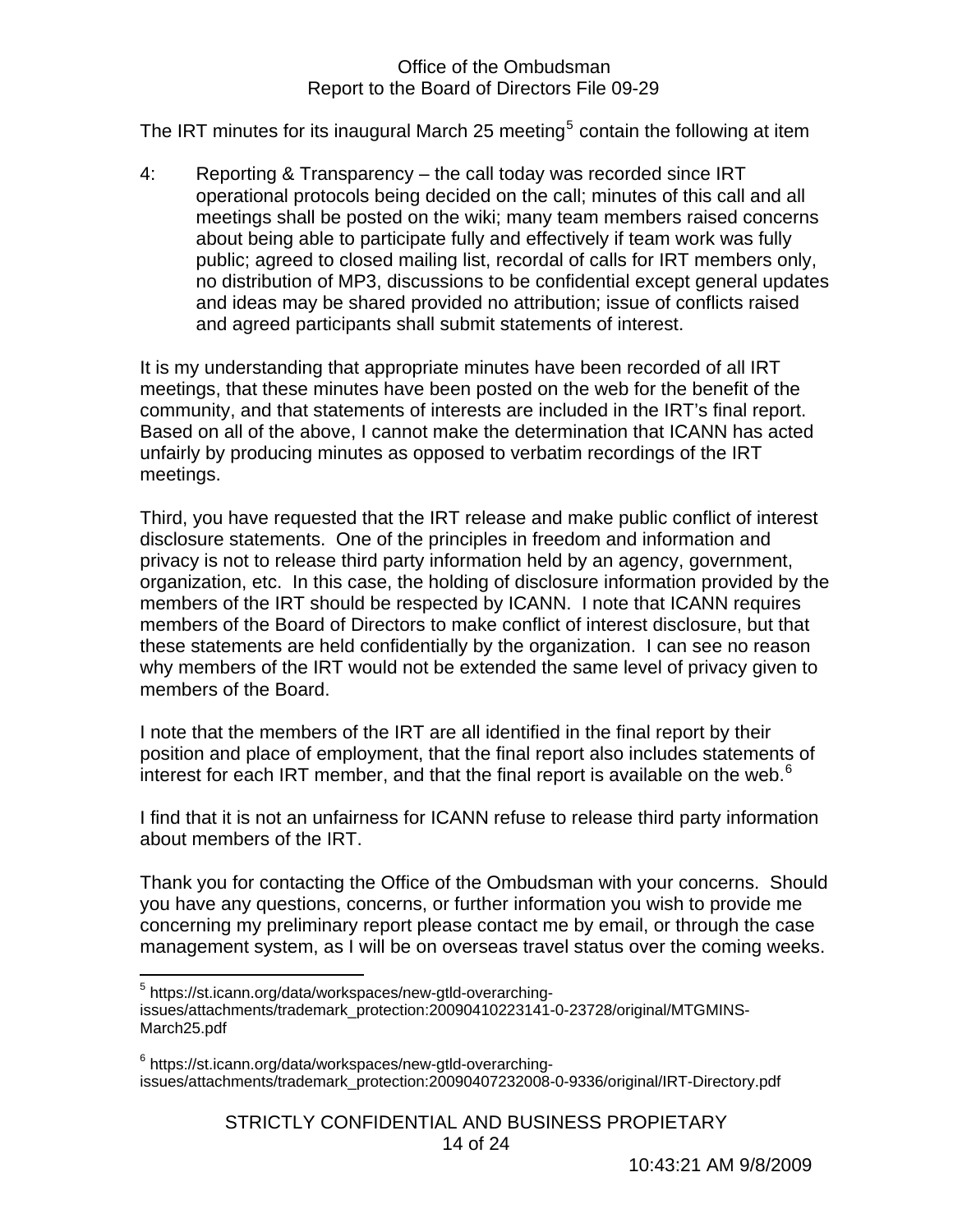Best regards,

Frank Fowlie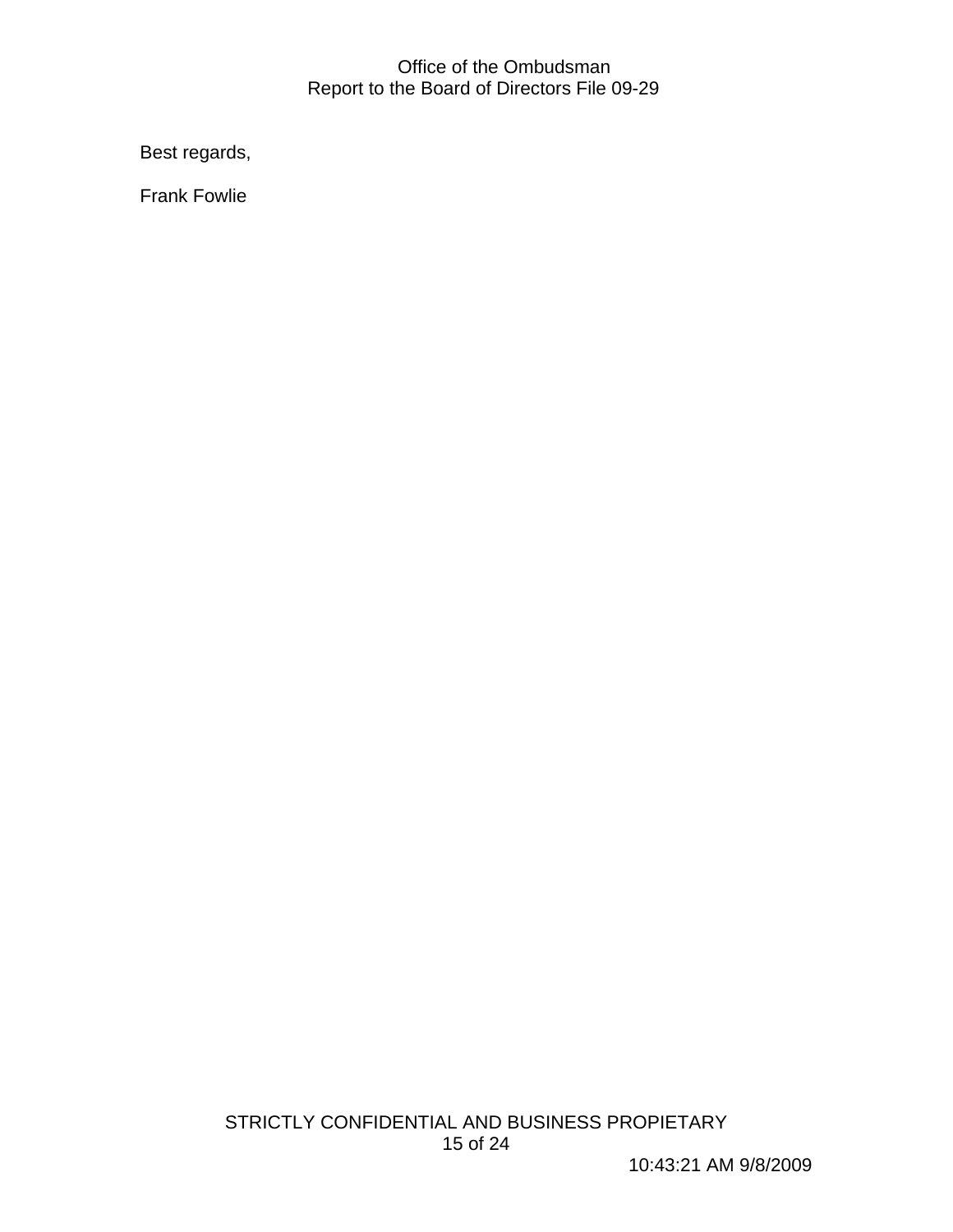Appendix 2

Reply letter from complainant

10:43:21 AM 9/8/2009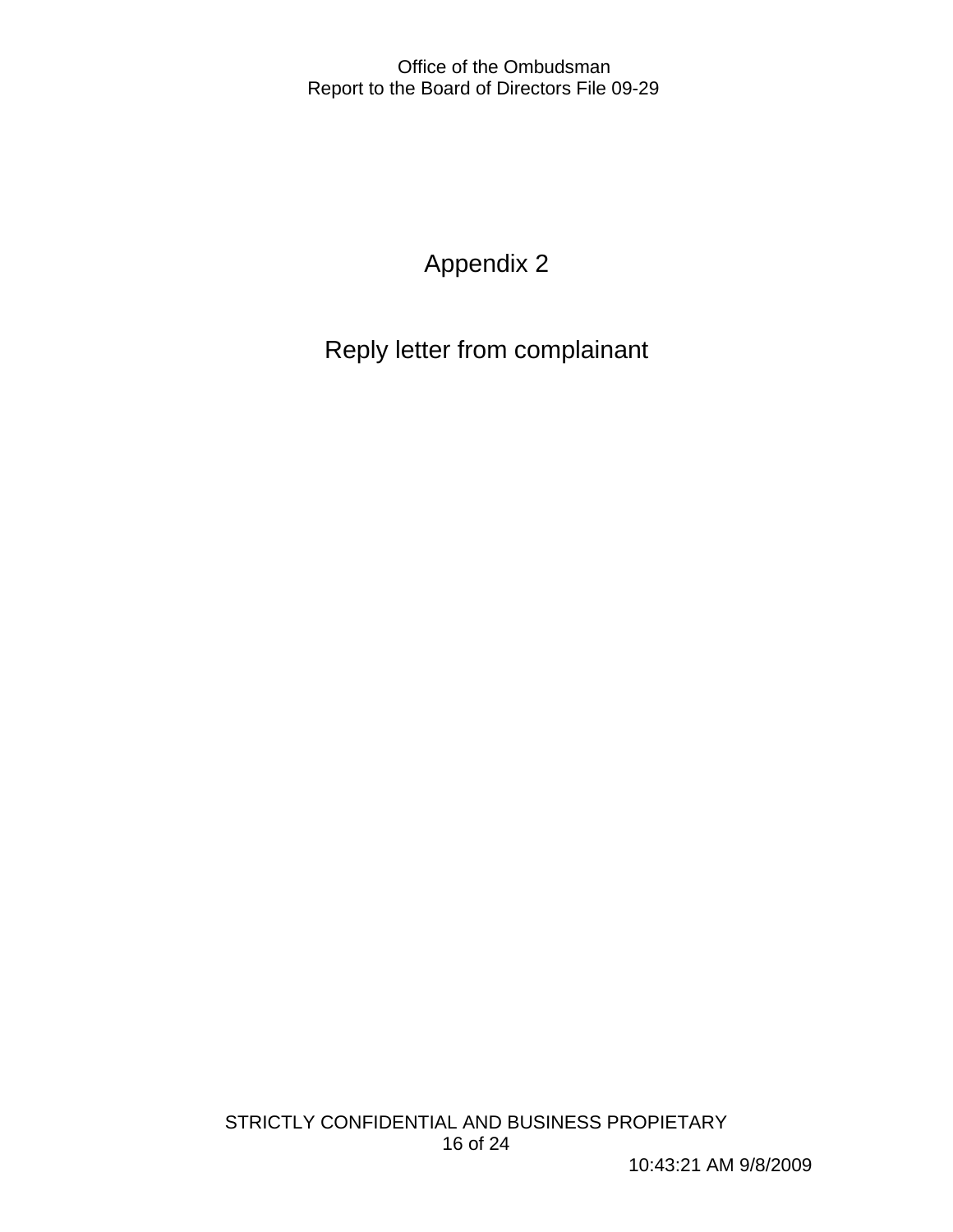Dear Mr. Fowlie:

I am writing in response to your e-mail of June 3, 2009, which provided the results of your investigation of the allegations of the () of April 21, 2009. We alleged that the Implementation Recommendation Team (IRT) constituted by ICANN to let intellectual property interests develop proposed "solutions" for new gTLDs was operating in violation of relevant provisions of the ICANN Bylaws, and requested prompt corrective action to require compliance.

We have carefully reviewed your findings and regret to say that we find them tardy, nonresponsive, and non-persuasive. It is precisely this type of inadequate process and unconvincing result that leads so many within the ICANN community to regard it as an organization lacking effective assurance of accountability.

#### There are two overarching problems with your response:

- 1. It is inexcusably late. As four-time British Prime Minister Williams Gladstone observed, "Justice delayed is justice denied." It is difficult to understand why your investigation and resulting report consumed 6.5 weeks from the time of receipt of our complaint. You were well aware that the IRT was required to issue its Final report on May 24<sup>th</sup> (later extended by staff fiat to May 29<sup>th</sup>). Assuming your neutral objectivity at the inception of your inquiry, if our allegations were correct it was incumbent for your office to intervene while the IRT was still in operation and receiving ICANN staff and financial support. Your delay in reaching a final conclusion assured that the IRT would be undisturbed by any finding against its mode of operation had that been your conclusion.
- 2. It fails to even address the central foundation of our complaint that the IRT was a "constituent body" of ICANN and thereby bound to act in accordance with ICANN Bylaws. We believe that we put forth a persuasive case for that proposition in our original letter, yet your report sidesteps it completely. The Bylaws require that "ICANN and its constituent bodies shall operate to the maximum extent feasible in an open and transparent manner and consistent with procedures designed to ensure fairness" – and we emphasize the requirement for conformance to "the maximum extent feasible" and not to the minimum amount excusable, which appears to have been the standard utilized by the IRT. Our belief that the IRT was a "constituent body" was further buttressed by the visual evidence of the letterhead on which our invitation to present to its San Francisco meeting arrived – the ICANN name and logo next to "Implementation Recommendation Team", conveying the clear message that the IRT was an official entity within ICANN.

Turning to the specific points of your report:

• In regard to whether the ICANN community was adequately informed of the opportunity to submit applications to be considered for membership on the IRT, I have reviewed the three documents

STRICTLY CONFIDENTIAL AND BUSINESS PROPIETARY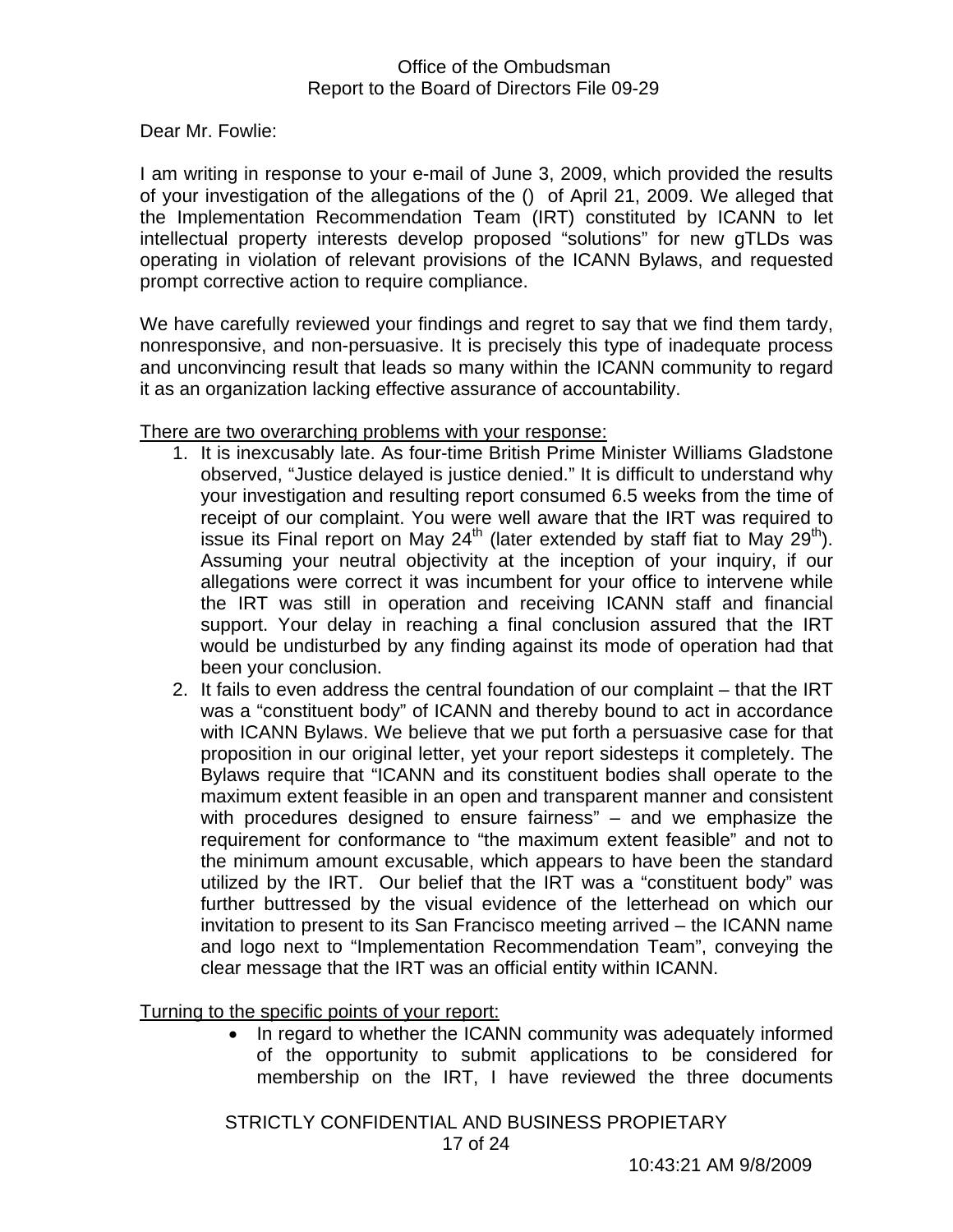referenced in your report and, contrary to your conclusion, they confirm that the notice was not widely distributed in a timely manner. The first document is an e-mail sent by Kristina Rosette of the Intellectual Property Constituency (IPC) to members of the GNSO Council on March 11, 2009 at 6 PM – this was a scant 36 hours prior to the deadline for submission of applications, set for 12 noon on Friday, March  $13<sup>th</sup>$ ! The second document is the ICANN Weekly Newsletter of March 7, 2009 which contains a brief introductory notice of the Board's decision to constitute the IRT but which does not state that applications for membership were being solicited, much less provide the application criteria and procedures and the submission deadline. That brief notice links to the third and final document, a March 6, 2009 ICANN press release entitled "Trademark Issues to be Addressed Ahead of Internet Address Expansion" which repeats the same general information about the Board's decision to constitute the IRT but nowhere mentions that there is an ongoing application process for interested parties or that there is a submission deadline one week later. In sum, these documents provide evidence that the application process was not widely noticed to the ICANN community in a timely fashion, only that this information was distributed to members of the GNSO Council one-and-one-half days prior to the application deadline (which in turn explains why members of the Business Constituency, of which () is a member, did not receive any notice of the opportunity to apply until after the deadline had passed, and why general members of the ICANN community received no clear and timely notice at all). These documents reinforce the impression that the opportunity to apply for IRT membership was likely conveyed on a highly selective basis by the IPC to individuals they pre-approved for solicitation.

- It is clear from the IRT membership list that no representation was provided to the professional domain investment community, despite the fact that we nominated a highly qualified individual on the afternoon on March  $13<sup>th</sup>$  after learning of the application opportunity at the very last moment by sheer happenstance. We have previously stated that we do not regard the opportunity to make a 30 minute presentation as in any way equivalent to full time participation.
- In regard to the transparency of the IRT process, particularly its decision to not release mp3 recordings or transcriptions of its meetings and to only provide vague and general minutes in their stead, we do not believe that your comparison of the IRT to the ICANN Board is an appropriate one. The ICANN Board has certain fiduciary responsibilities under California law which may sometimes require confidential deliberations (we note, however, that the Board's consistent practice of only releasing summary minutes of its telephonic meetings came under sever criticism at the June 4, 2009

STRICTLY CONFIDENTIAL AND BUSINESS PROPIETARY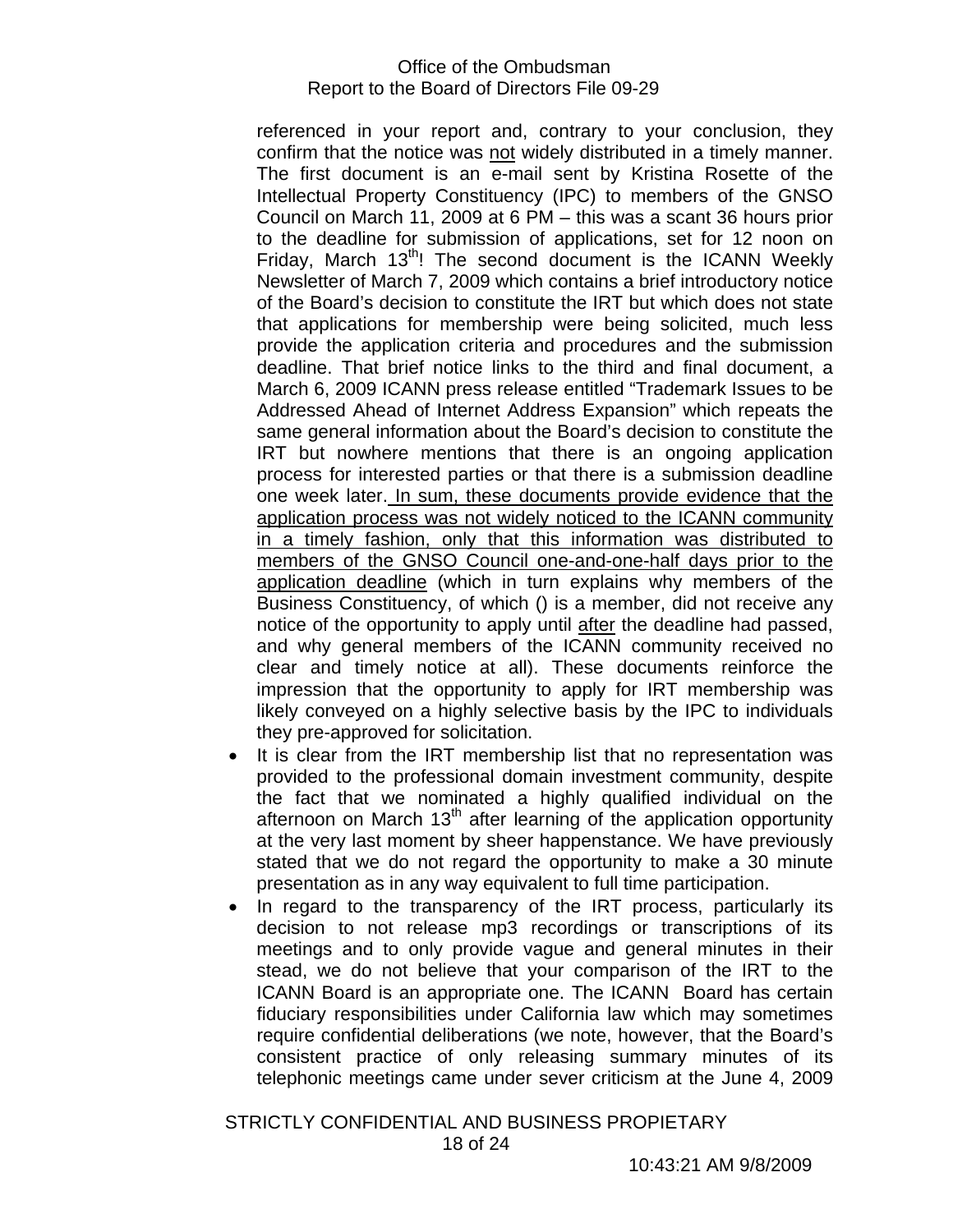U.S. Congressional oversight hearing on ICANN). The better comparison is to the GNSO and various ICANN working groups, all of which generally provide public access to full recordings of their proceedings. They somehow manage to contribute to the ICANN process in a full and effective way without invoking confidentiality as the rule rather than the exception. That is, they take seriously the Bylaws requirement to operate in a transparent manner to the maximum extent feasible.

- As to statements of interest for IRT members, we recognize that such statements are included in its Final Report but do not understand why they could not have been released at the outset, especially given our skepticism for the claim that members of the IRT were acting in an individual capacity and not on behalf of their employers or clients (a claim belied by the IRT's rationale for non-transparency and confidentiality, which was that many of its members might not have been permitted to participate by those very same employers or clients if the meetings were fully open to public review).
- Finally, while not raised in our initial letter, we believe that the ICANN community has a right to know exactly how much ICANN expended in staff time and related compensation, and in direct expenditures for the support of travel expenses of IRT members and ICANN staff, as well as the portion of staff salary associated with their IRT activities. Given that support was made available for 15 IRT participants for travel, accommodations, and related expenses for two multi-day meetings in Washington and San Francisco, and that the salary and expenses of supporting ICANN staff (we observed three present in San Francisco) should also be included, we would estimate that it falls in the range of \$50-100,000. The community might well wish to ask why funds were made available for this IPC-directed enterprise when other constituencies and advisory groups are repeatedly told that they cannot be provided requested financial support.

As we expected, the IRT has proposed "solutions" for new gTLDs that are heavily biased in favor of the IP interests that selected its membership and dominated it, and that do not adequately consider the interests and concerns of registrants. The Global Protected Marks List, for example, proposes a preemptive regime that has no basis in trademark law; were ICANN to adopt this recommendation it would be assuming legislative functions that go far beyond its legitimate role as technical coordinator of the DNS.

Likewise, the proposal for a Uniform Rapid Suspension (URS) system is overbroad, provides insufficient due process for registrants, has no effective appeals process for registrants who believe their domains have been unfairly suspended, and has no effective sanctions against abusive complainants. The URS really should be called the URSP because it would constitute a radical new Policy that would almost

> STRICTLY CONFIDENTIAL AND BUSINESS PROPIETARY 19 of 24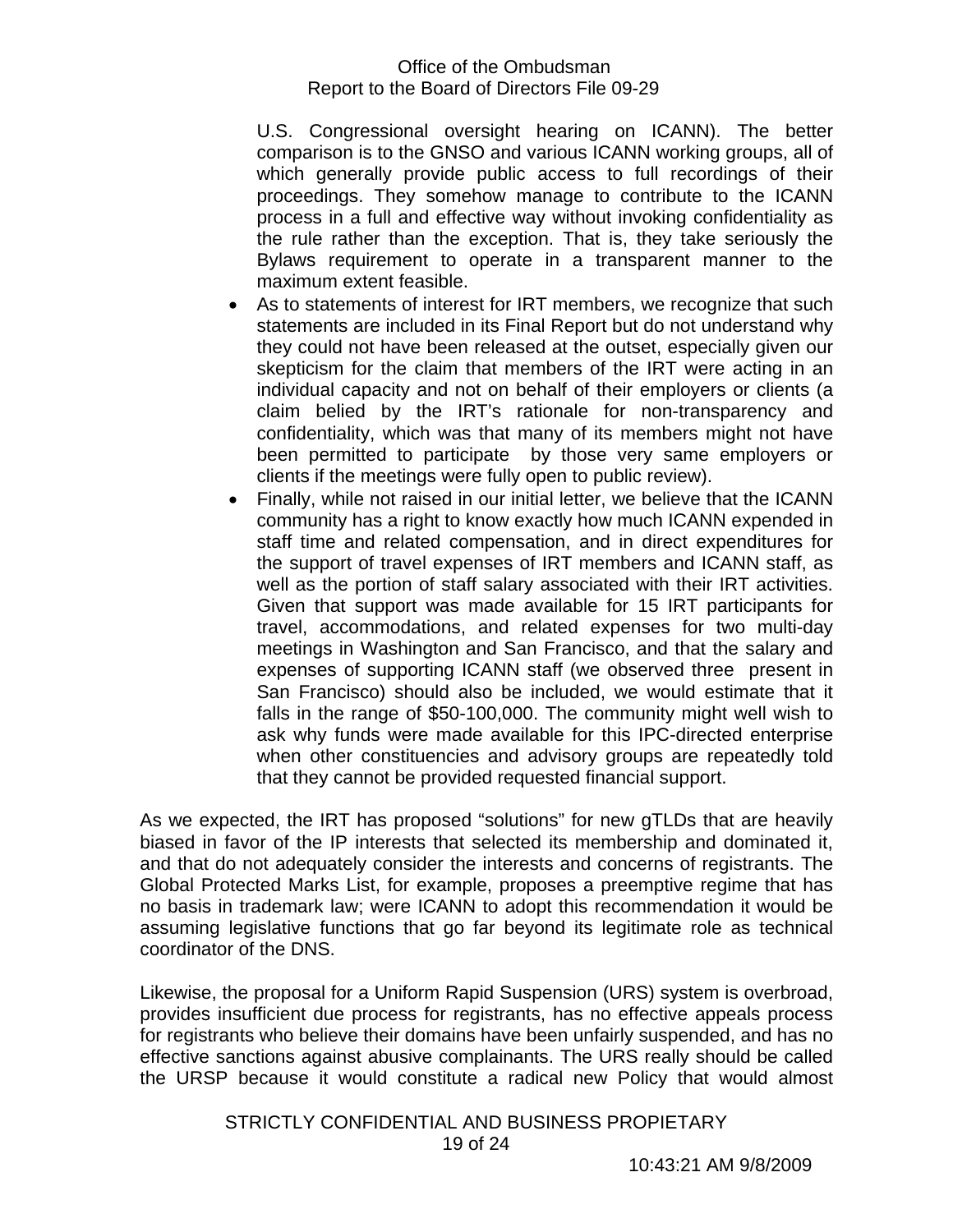completely displace the UDRP at all new gTLDs. Only the GNSO, which consists of a broad array of constituencies (not just the IPC acting in the guise of the IRT) is supposed to develop and recommend to the ICANN Board substantive policies relating to gTLDs – yet we suspect that ICANN may well try to short-circuit that deliberative process and rush through part or all of the IRT recommendations on the excuse that they are mere implementation details for new gTLDs. That would be an inexcusable and dangerous precedent.

We continue to believe that what is needed is not an entirely new and untested trademark protection scheme for new gTLDs but the convening within ICANN of a fair, open, inclusive, deliberative and fully transparent process for comprehensive UDRP reform that takes the perspectives and interests of all parties into account and that results in a uniform policy across all gTLDs, both incumbent and new, that fairly balances the rights of trademark owners and registrants.

We and others shall clearly state our views on the IRT recommendations and the proper process going forward at the upcoming ICANN meeting in Sydney. And if ICANN does try to do an end run around its own prescribed policymaking process we shall likely seek redress through means other than an appeal to its Ombudsman office.

Sincerely,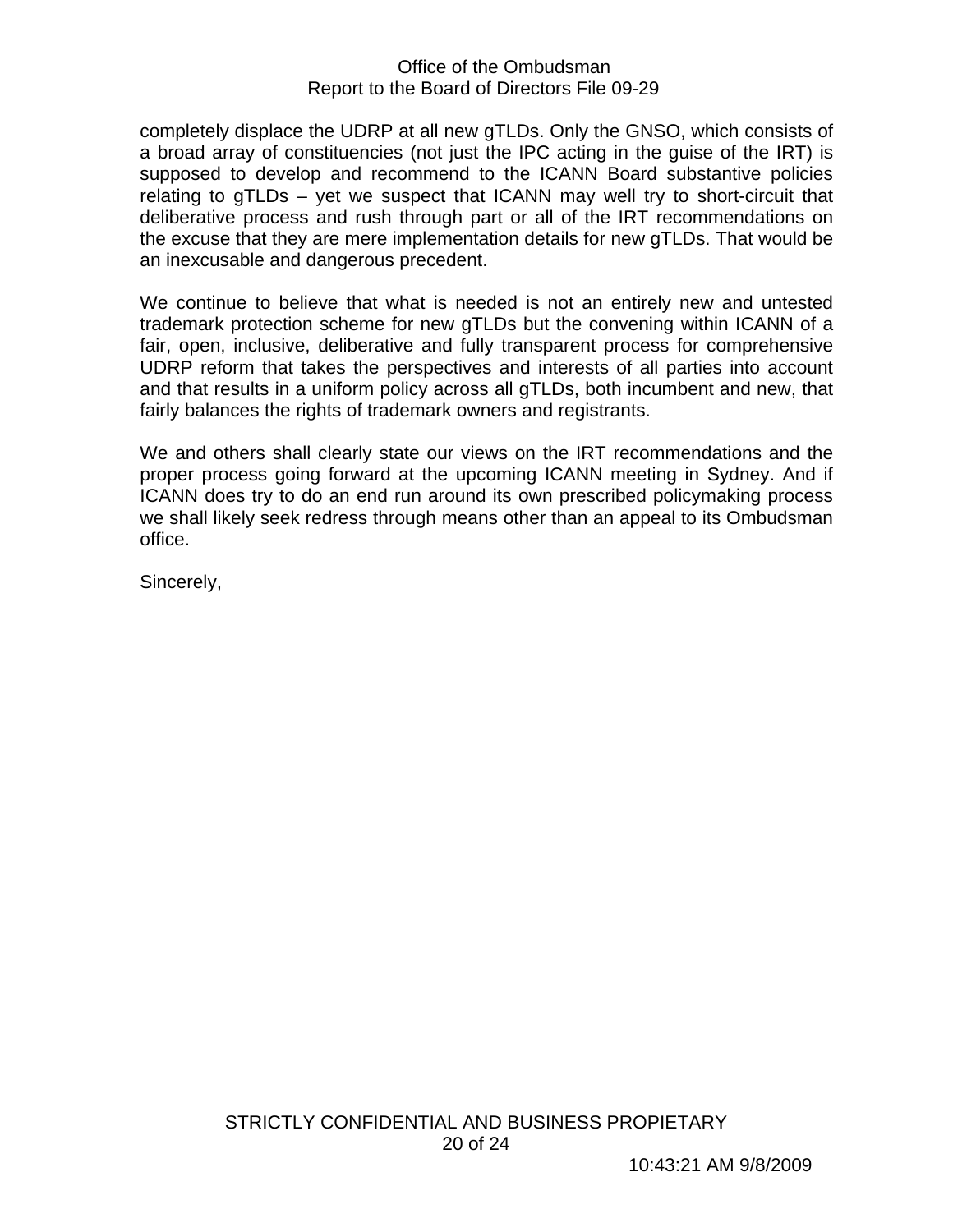Appendix 3

Office of the Ombudsman Response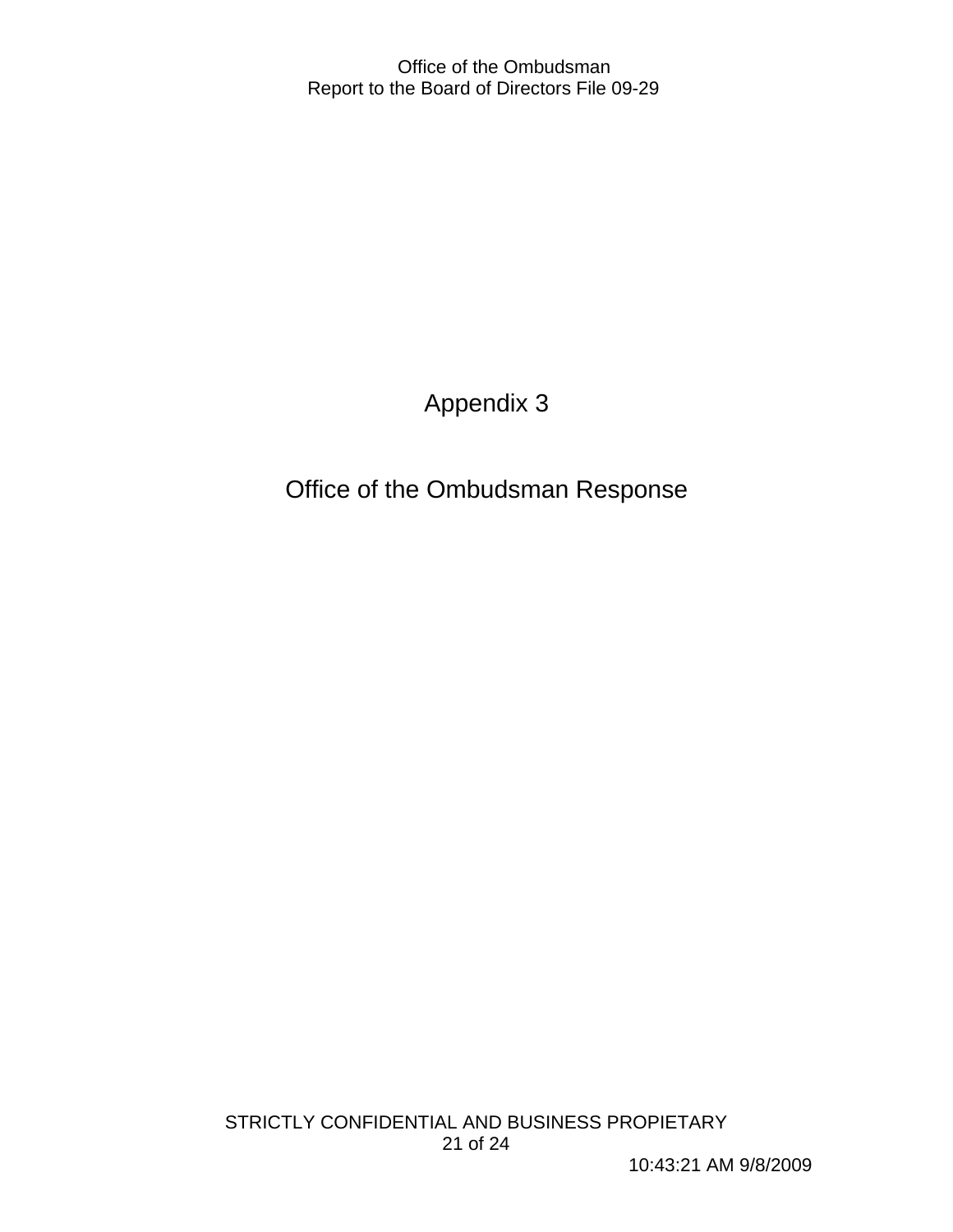Dear (),

I acknowledge receipt of your correspondence dated June 12. Thank you for your comments. Please be advised that I have reviewed these and trust you will accept the communication below as my response.

First, I wish to advise of you the avenues of redress available to you. You have indicated in your ultimate paragraph that you may wish to seek redress beyond the jurisdiction of the Office of the Ombudsman. I must first advise you that should you escalate your complaint to formal dispute resolution system, that my Office will close your file, as I cede jurisdiction when formal Dispute Resolution is invoked by the complainant.

You have three potential sources of redress being: a request for review to the Board Governance Committee; a request for a review by the Independent Review Panel (IRP); or a review by the courts. Should you wish information on requesting either of the internal review procedures, please feel free to request information from my Office, or from the Office of the General Counsel (amy.stathos@icann.org).

You state that there are two over-arching problems with the draft report. First, you infer that the Office of the Ombudsman purposefully and improperly delayed the conclusion of our investigation and reporting to deny your organization administrative justice. I dismiss this suggestion out of hand as malicious and fallacious. The Office of the Ombudsman conducted a prompt and timely review of the matter, and was reliant on a fair internal process to investigate, interview, and consult with internally affected parties. Many of these parties are volunteers in the stakeholder process and it is appropriate to bear in mind their professional schedules.

Your second over-arching issue is poorly founded. The Office of the Ombudsman has in no way implied that the Implementation Recommendation Team (IRT) was STRICTLY CONFIDENTIAL AND BUSINESS PROPIETARY 22 of 24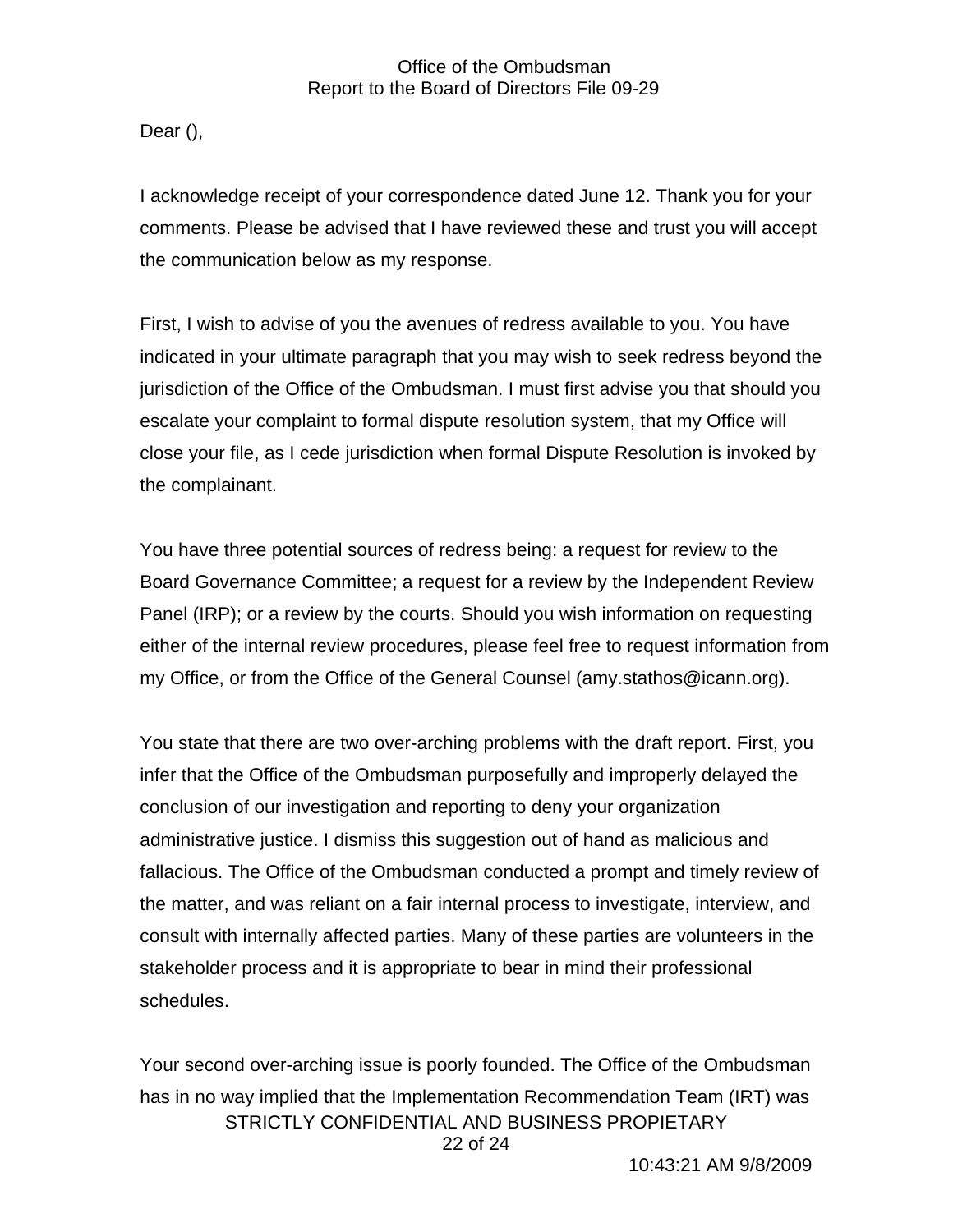not an ICANN constituent body. If it had not been, the Office of the Ombudsman would have not had jurisdiction over your original complaint, and it would have been rejected by my Office in the first instance. If you believe that an ICANN body has not acted in accordance with the terms of the ICANN Bylaws the normal demand for redress would be made to the Independent Review Panel should you be dissatisfied with the informal review undertaken by the Office of the Ombudsman.

Based on the information presented in your letter I will make further enquiries about the manner in which the Business Constituency promulgated the announcement concerning the request for candidates. This will be conducted during the Sydney meeting, and I will report to the parties concerned shortly thereafter. Again, while it is regrettable that the () was not able to seat a candidate on the IRT, I presently find that there was adequate and fair information before the community to enable nominations to be made on a wide basis.

I note that you wish to receive information on t he expenditures related to the IRT's work. I would suggest that this request be made directly to Mr. Doug Brent, ICANN's Chief Operating Officer, to Mr. Kurt Pritz, ICANN Vice President, or to Mr. Kevin Wilson, ICANN's Chief Financial Officer. Their email addresses are doug.brent@icann.org; kurt.pritz@icann.org; and kevin.wilson@icann.org.

Finally, the IRT report is still part of ICANN's multi-stakeholder consensus building process. While I understand that you believe that () has not had an opportunity to participate in the IRT, it does have the opportunity to debate the report, along with all other ICANN constituent bodies, during the upcoming Sydney meeting, June 21 – 26, 2009. I trust that your organization will avail itself of this opportunity.

Should you have any further information you wish to draw to the attention of the Office of the Ombudsman, please do attend the Office which will be operating at the Sydney meeting, or by email communication with me at any point.

> STRICTLY CONFIDENTIAL AND BUSINESS PROPIETARY 23 of 24